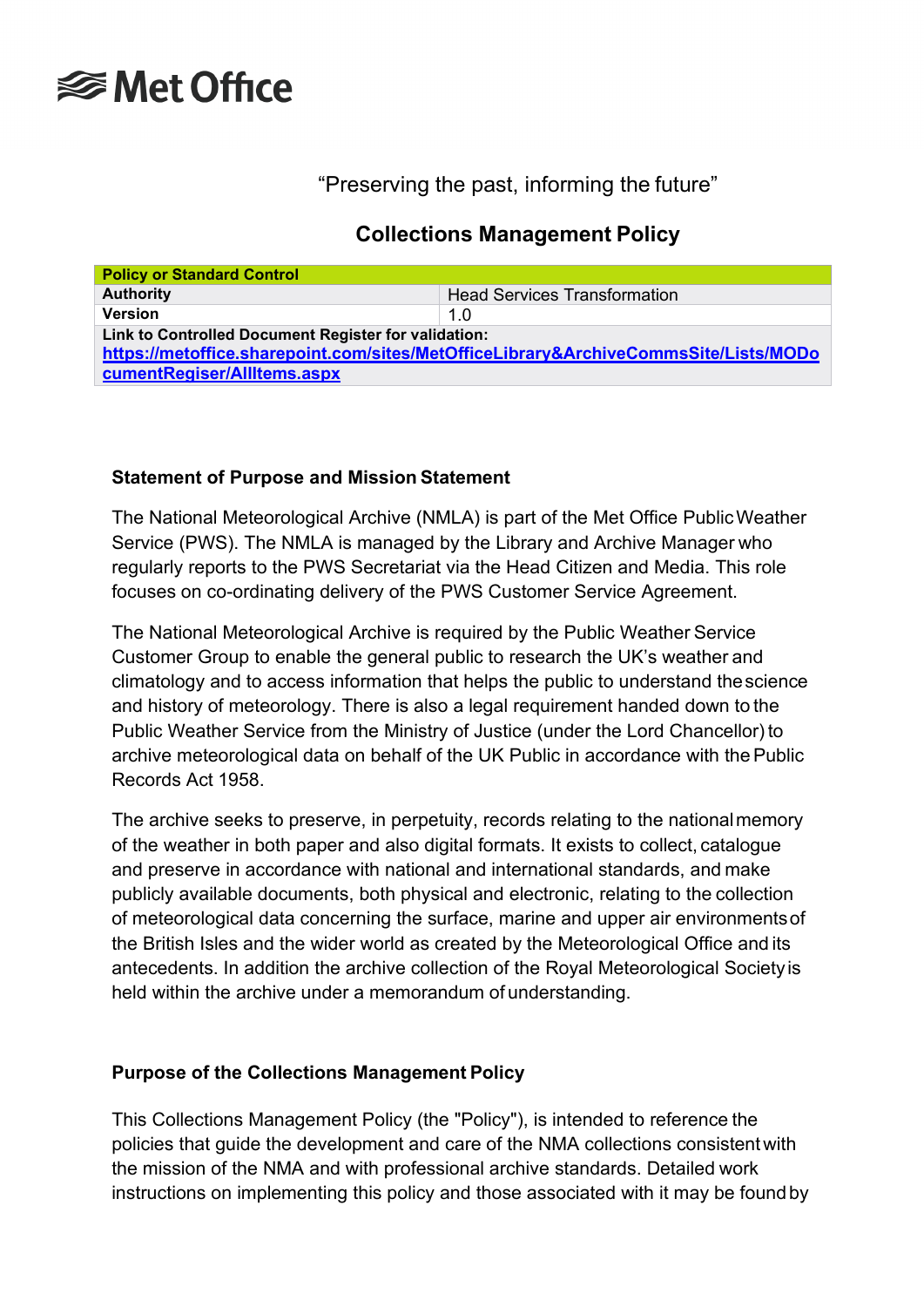

staff on the NMLA team's internal servers.

Through this suite of policies the NMA ensures that:

- our collections are accessioned and catalogued to relevant standards
- our collections are protected, secure, cared for, and preserved
- our acquisitions conform to the NMA mission, and meets the criteria detailed in both the NMA Archive Register and related acquisition policy
- our loans are managed in accordance with our relevant loans policy in line with archive standards and good practice
- access to the collections in the reading rooms is permitted and appropriately regulated
- access to collection information and our digital content is made available to the public across the internet

## **Managing the Implementation of the Collections ManagementPolicy**

The day -to-day activities and longer term goals are managed and co-ordinated through the Performance Management Process which is described in the MetOffice Performance Management Policy (held on Met Office internal servers).

The aims within our collections management policy form part of the archive team's individual objectives and these are set each year and monitored regularlythroughout the year to ensure that our aims and objectives are co-ordinated across the team and kept on track. Co-ordination is further assisted by priorities lists which are cascaded down into individual objectives. The performance managemet process is illustrated in Appendix 1 below.

## **1. Related Collection Management Policies**

- NMA Archive Collections Acquisition Policy
- National Meteorological Library Collections Development and Management Policy
- RMetS collection Memorandum of Understanding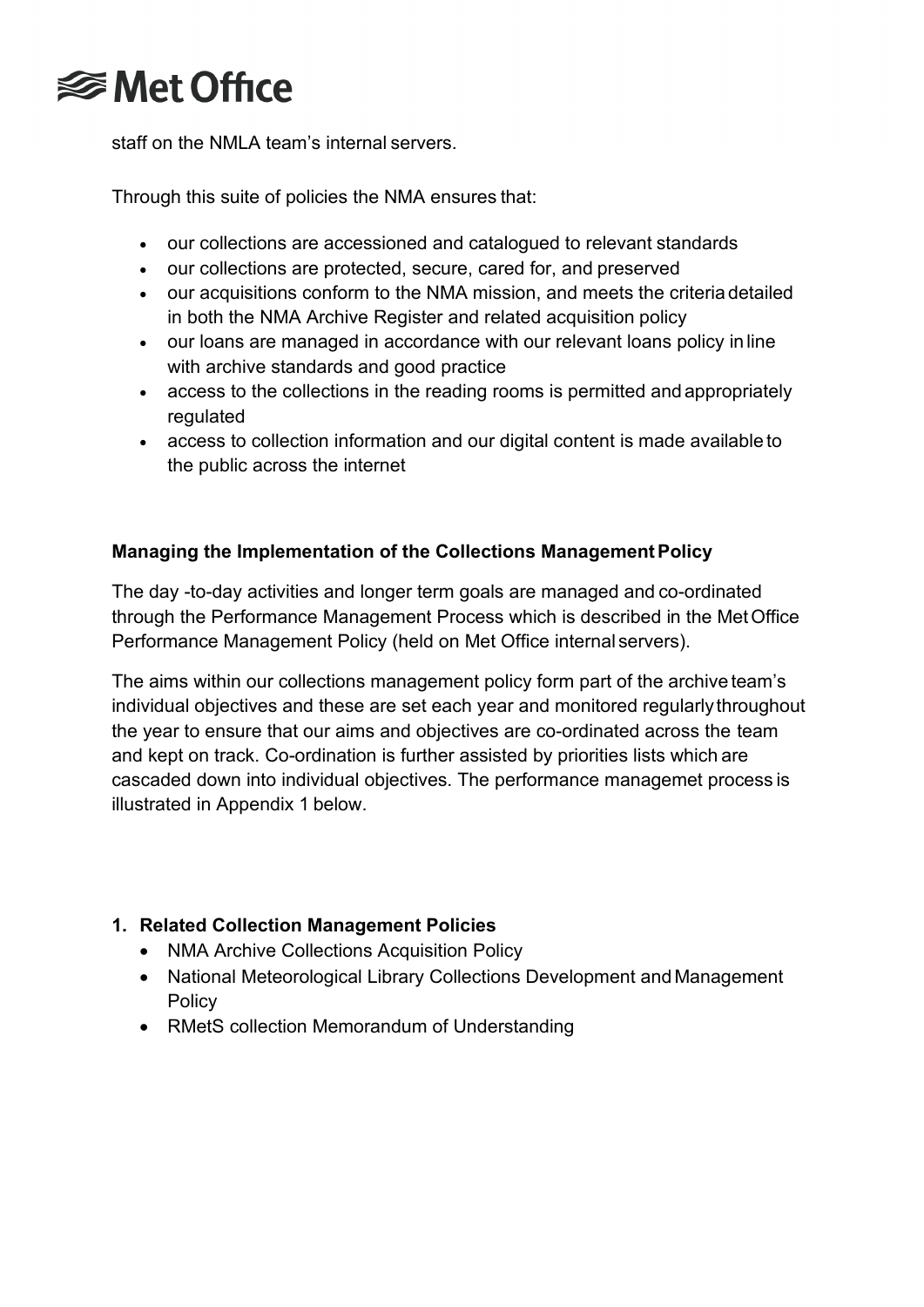

## **Appendix 1**